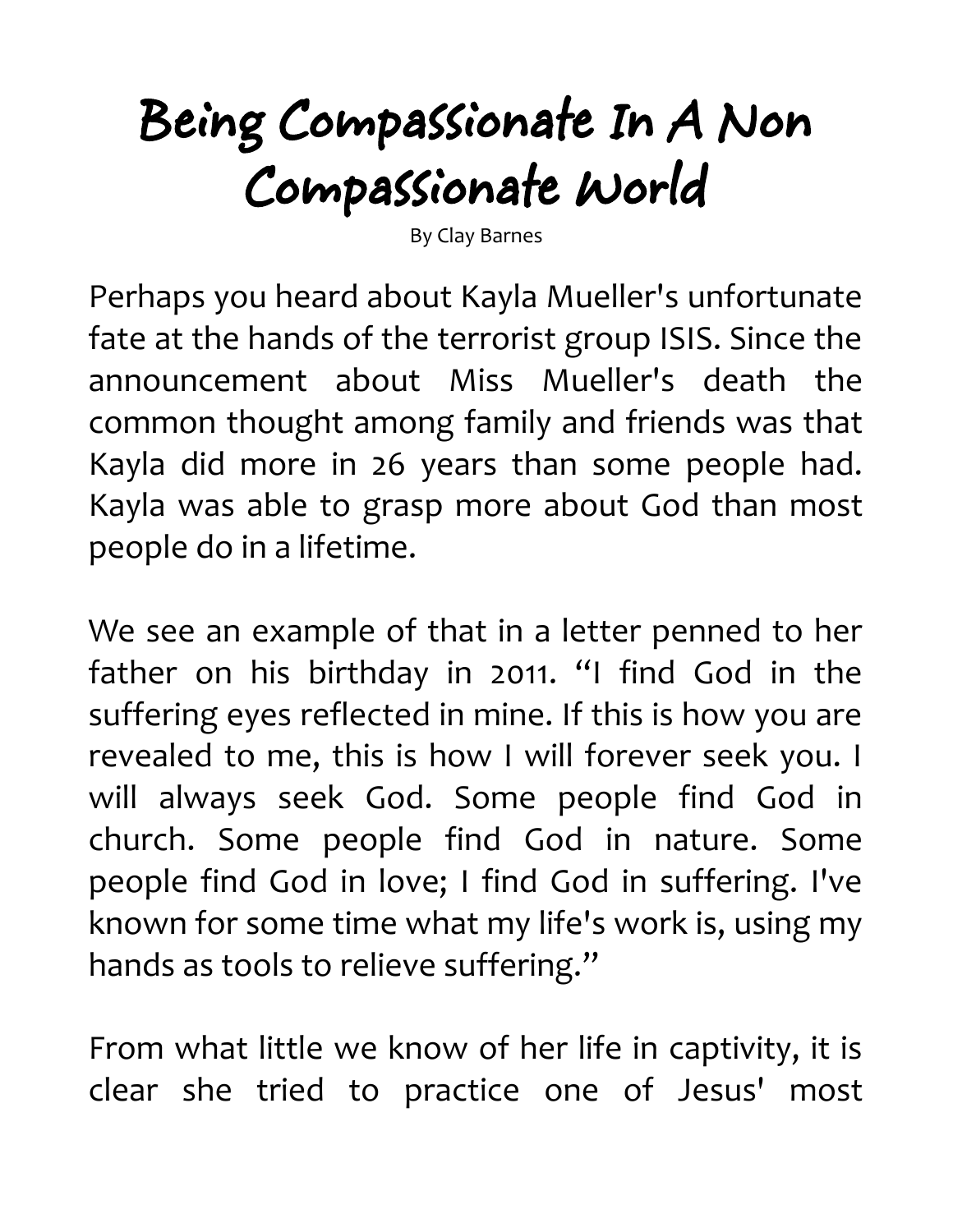challenging teachings: "Love you enemies." She did not treat her captors with hostility. If anyone had a reason to be angry with Islamic fundamentalists, it would have been Kayla, but in a letter she wrote to her family from prison in August 2013, shows not a shred of bias or hate. Any resentment she harbors seems directed at herself for the pain she has caused her family. "I will never ask you to forgive me as I do not deserve forgiveness," she wrote.

WOW!!! Very powerful words indeed, but lessons we gain from Miss Mueller, but more importantly from the Lord himself. Matthew 5: 43-48 New American Standard Bible (NASB)

*43 "You have heard that it was said, 'You shall love your neighbor and hate your enemy.' 44 But I say to you, love your enemies and pray for those who persecute you, 45 so that you may be sons of your Father who is in heaven; for He causes His sun to rise on the evil and the good, and sends rain on the righteous and the unrighteous. 46 For if you love those who love you, what reward do you have? Do not even the tax collectors do the same? 47 If you greet only your brothers, what more are you doing than others? Do not even the Gentiles do the same? 48*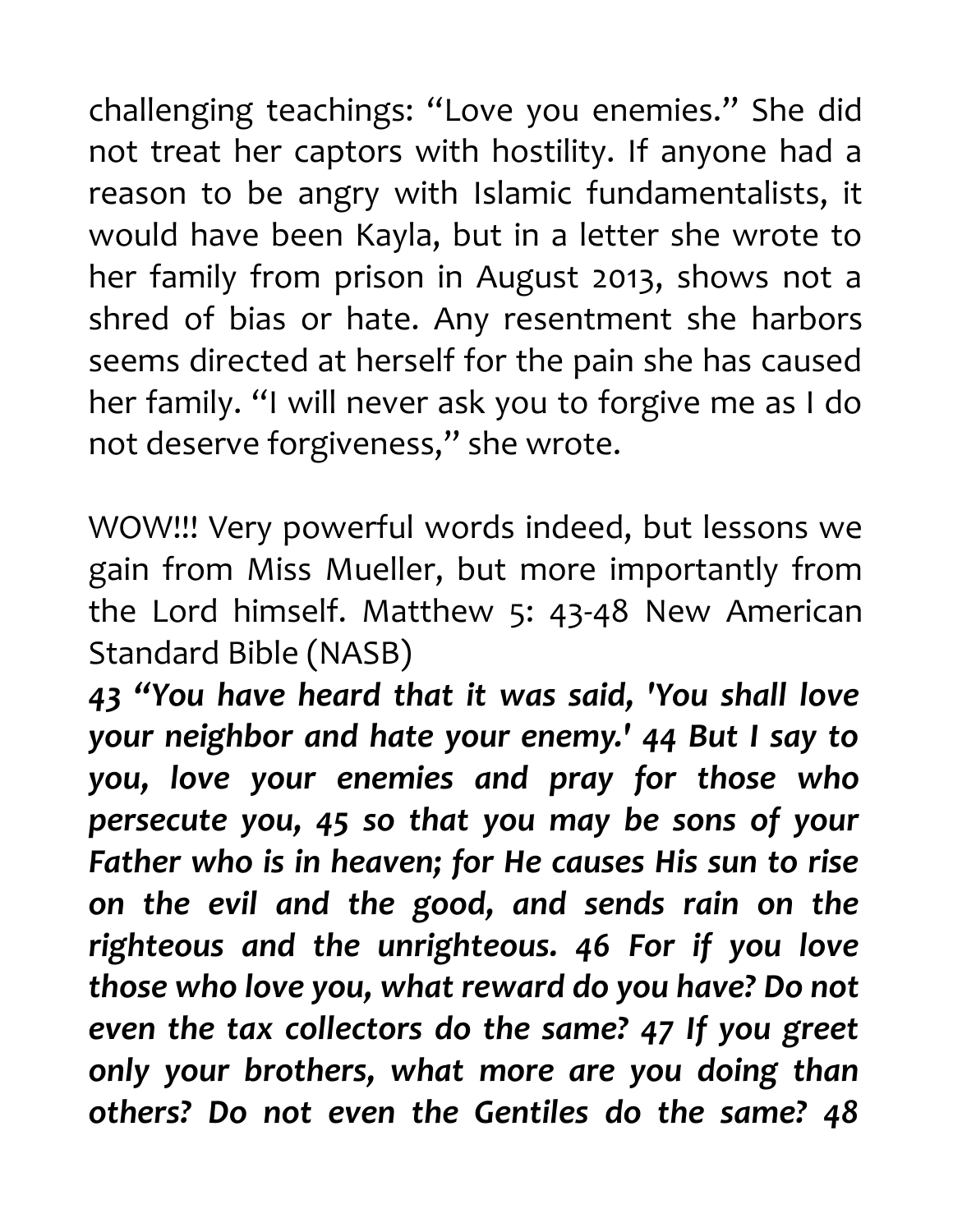*Therefore you are to be perfect, as your heavenly* Father is perfect." Do we grasp this command as some do? I'm not not sure. Granted, its a very hard thing to do, but Jesus commanded it so we must press toward that goal. Consider, and take a moment to digest Proverbs 16: 7 *When a man's ways please the LORD, he makes even his enemies to be at peace with him.* The best way to have our enemies reconciled unto us, is for us first to be reconciled unto God. If we stoop down to the lowliness of our enemies (Which I Often do) lowers our chance of impressing people how great, and powerful Our God really is.

Consider what the prophet Isaiah says in chapter 59: 19. *So shall they fear the name of the LORD from the west, and his glory from the rising of the sun. When the enemy shall come in like a flood, the Spirit of the LORD shall lift up a standard against him.* How prophetic! That is what Miss Mueller did, and it is exactly what we must do. Consider Matthew 5: 14-16. *"You are the light of the world. A city set on a hill cannot be hidden; 15 nor does anyone light a lamp and put it under a basket, but on the lampstand, and it gives light to all who are in the house. 16 Let your*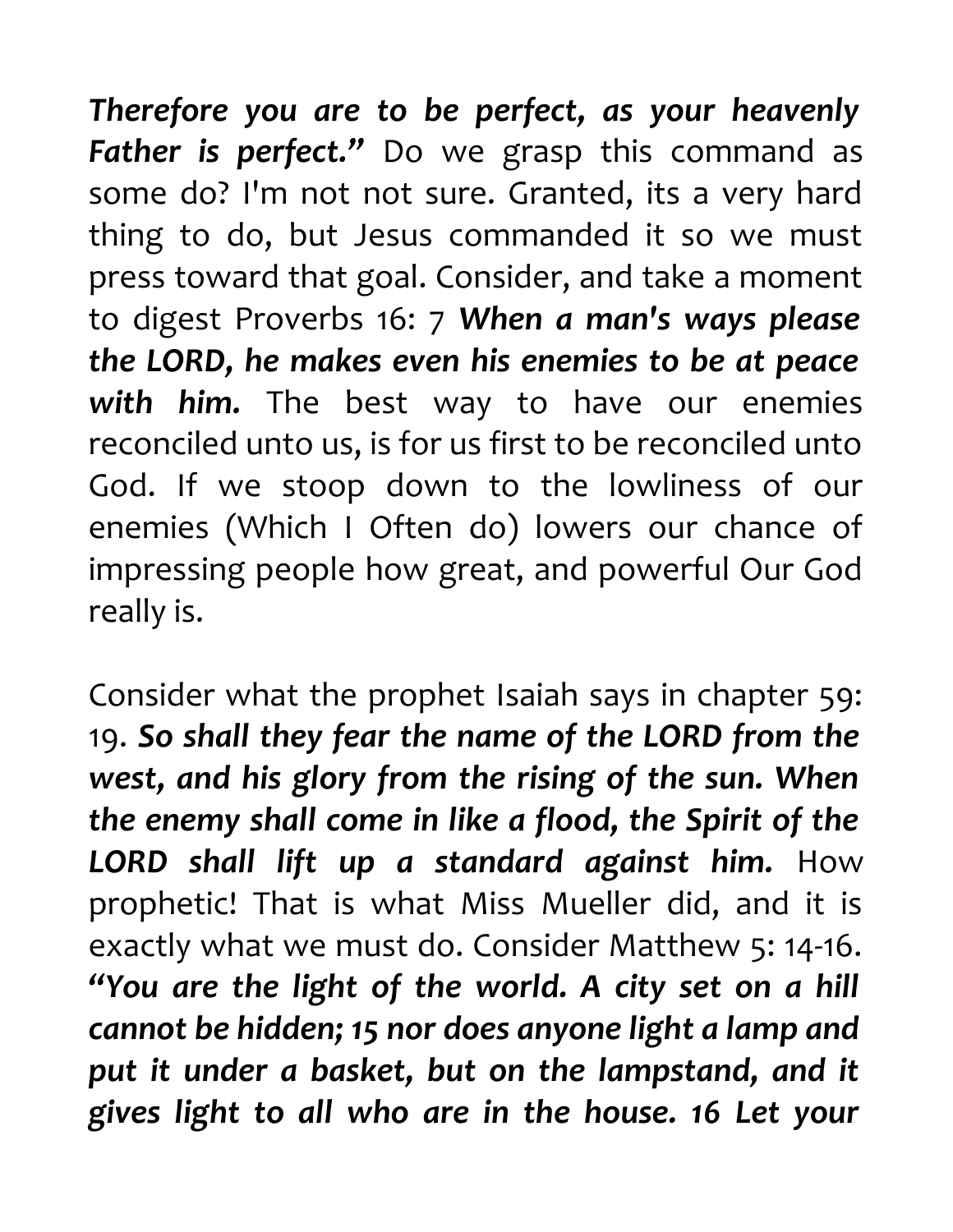## *light shine before men in such a way that they may see your good works, and glorify your Father who in in heaven"*

Shining Our light can come in a variety of ways. Public or private teaching, teaching, and being a good example to our families, and the world in general or perhaps maybe more importantly thru our actions. I Samuel 2: 3 *Do not multiply your words of pride, let not vain-glory come out of your mouth; For Jehovah is a God of knowledge, and by him actions are weighed.* Gives creedence I guess to the phrase "Actions speak louder than words? Miss Mueller taught a lot of lessons in captivity. What about us? We are in the captivity of sin where we can teach some lessons ourself. Look at the lessons Paul taught while confined, and had marvelous results. I'm thinking about Acts 16 where Paul and Silas were in prison in stocks praising God, and acting like nothing is wrong. The result? The Jailer, and his family were saved. What wonderful sermons we preach while Satan tries to hold us captive in this world. Consider what Paul says to the Corinthians in 2nd Corinthians 4: 16-17. *So we do not lose heart. Though our outer self is wasting away, our inner self is being renewed day by day. For*